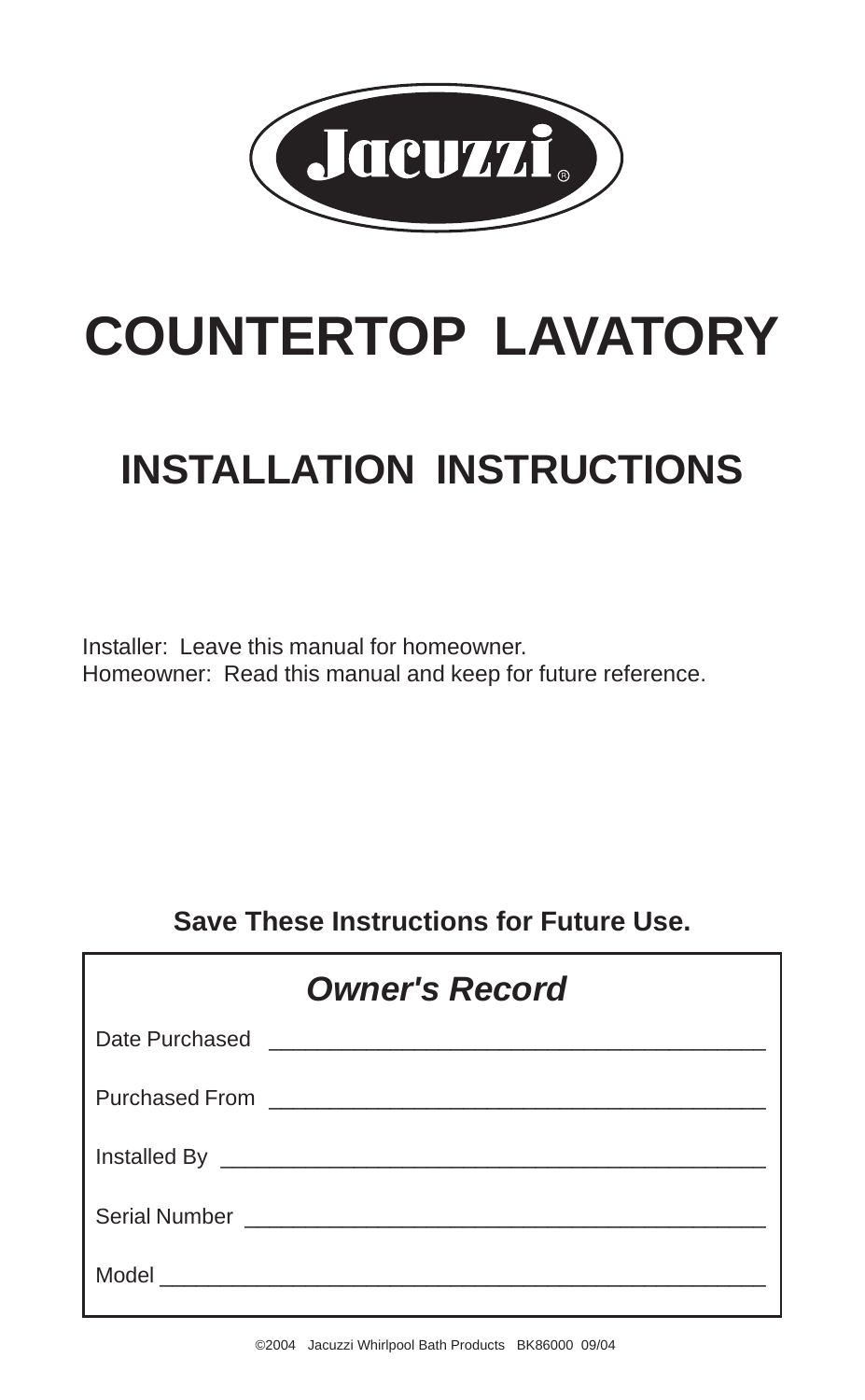### **BEFORE YOU BEGIN**

#### **READ AND FOLLOW ALL INSTRUCTIONS**

- . Observe all local plumbing and building codes.
- ! Carefully inspect the new lavatory for damage.
- ! If the existing lavatory does not have supply shut-off valves, you will install them before installing the new lavatory.
- ! Rough-in information is included with your lavatory. The rough-in information shown will be helpful in placing the lavatory, water supply piping, shut-off valves and drain in their proper positions.

**CAUTION:** Your new lavatory is finished to an attractive high gloss. It may also be heavy and difficult to lift. To protect the finish and avoid possible damage before and after installation, please handle your lavatory with care. Place the lavatory on a thick bed of newspapers when working on it before installation.

# **TOOLS AND MATERIALS**

You can determine which tools and materials are necessary by reading the complete installation instructions and examining the job you have to do.

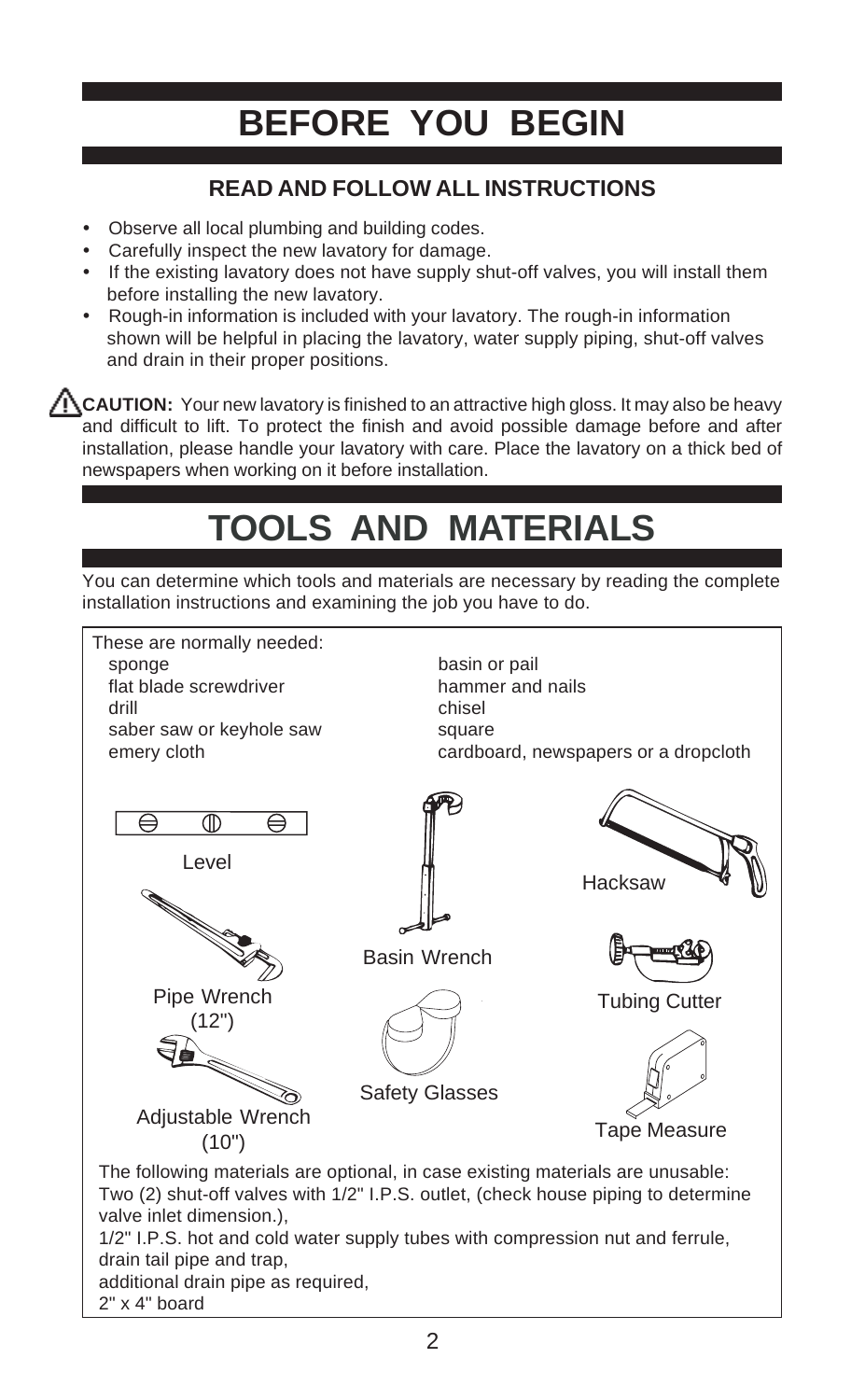## **REMOVING YOUR OLD LAVATORY**

**1.** Turn off the water supply. This is done by closing the two shut-off valves located under the lavatory.

If there are no shut-off valves leading to the lavatory, you must turn off the water at the main valve. This is usually located in the basement, garage, or near the foundation on the outside of the house. It may also be near the water meter.

Check to be sure the water is off by turning on the faucet where you are working until the water stops flowing.

If you have shut off the main valves in a two-story house or greater, you should open another faucet on the same or lower level. Water will then drain from the entire line. This will help avoid spills. Be sure and close the faucets before you turn on the main valve again.

**2.** Disconnect the drain pipes. Take off as many sections as possible between the lavatory and the wall or floor to facilitate removal.

Place a basin under work area to catch any water that may still be in the drain.

**3.** Before removing anything else, check to see how the lavatory is supported. If the pipes in the wall are providing support for the lavatory, use care in removing the faucet connections. The lavatory may fall once the faucet is disconnected, so have a helper hold it up while you work.

Look under the lavatory to see if there are lugs holding it to the countertop. Do not remove the lugs until you have first braced the lavatory against falling.

You may be able to shore it up with pieces of lumber from below. Or you can rig the support as shown in Figure 1. This support consists of a strong wire or cord draped over a 2" x 4". Drop the wire through the drain and tie it to a block of wood. Twist the cord until the block of wood is snug against the tailpiece and provides a sure support for the lavatory. You may then unscrew the lugs and lower the lavatory by carefully untwisting the block of wood.

Detach the faucet from the shut-off valves by unscrewing the compression nut at the joints between the valves and the water supply tubes.



Figure 1

Keep the basin and sponge handy for water that remains in the pipe and faucet.

**CAUTION:** Your new lavatory is finished to an attractive high gloss. It may also be heavy and difficult to lift. To protect the finish and avoid possible damage before and after installation, please handle your lavatory with care. Place the lavatory on a thick bed of newspapers when working on it before installation. Also, line the inside of your lavatory with newspapers until the job is done.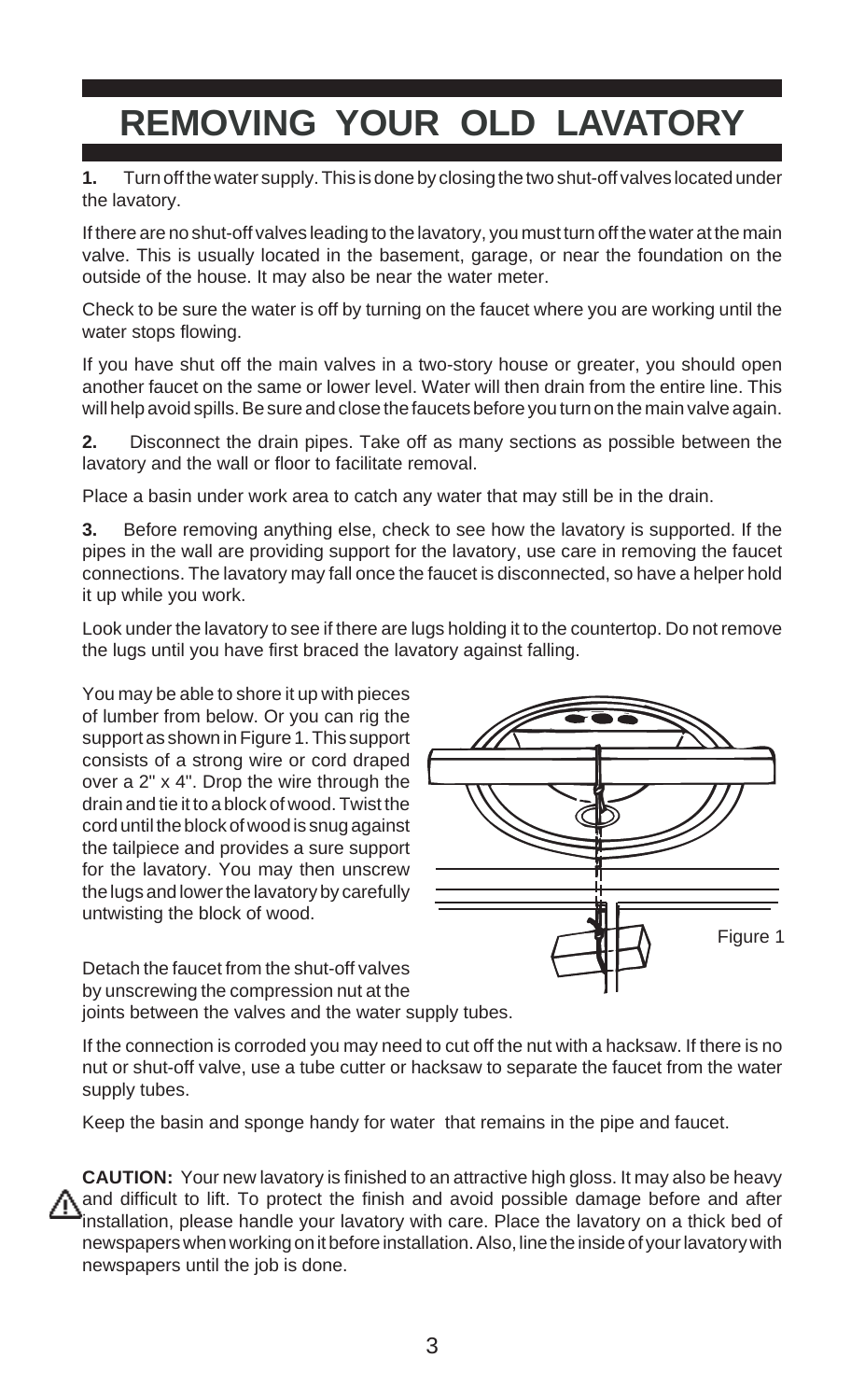#### **INSTALLING YOUR NEW LAVATORY**

#### **NOTE:**

For self-rimming models follow steps **4, 5, 6, 8, 9, 11, 12, 14, 15, and 16;** For models requiring a metal mounting frame (not provided) use steps **4, 7, 8, 9, 10, 11, 12, 13, 14, 15, and 16.**

**4.** Once you have completed your bathroom countertop and determined the general location of your new lavatory, you are ready to cut the opening into which it will be placed.

**5.** A template has been provided with your lavatory. This will help you cut an accurate opening. Place the template on the countertop.

Normally you will want your lavatory to be centered between the front edge of the counter and the backsplash. If your counter is more than 24" front to back, you may place the lavatory 2" to 3" from the front counter edge. The minimum distance from the lavatory to the front of the counter should be 1-1/2". Be sure to take the lavatory rim into account when making your measurements.

**6.** If your template is paper, fold it in half to create a centerline. If your template is cardboard, measure the length and width of the template to locate the center and draw a



line. Move the template to the desired position and mark the location of the centerline. Measure the distance from the centerline to the nearest side wall or the end of the counter. Then measure the same distance from the side wall to locate the centerline at the back of the lavatory template. Now trace the outline of the template accurately onto the countertop.

**7.** Measure across the metal mounting frame from side to side to locate its center. Mark this on the front of the frame. Move the frame to the desired position and mark the location of the centerline on the countertop. Measure the distance from the centerline to the nearest side wall or the end of the counter. Then measure the same distance from the side wall to locate the centerline at the back of the counter.

Line up the frame with the centerline and move it forward or back to its final location. Place a pencil against the outside of the frame as shown in Figure 2. Trace the outline of the frame accurately onto the countertop. The metal frame may have sharp edges. Handle it carefully.



**8.** Drill a hole in the line you have drawn. The hole should be large enough to take the blade of a key hole or saber saw.

Carefully saw along the line.

See Figure 3. Support the piece you are cutting out to prevent splitting when the cut is nearly complete.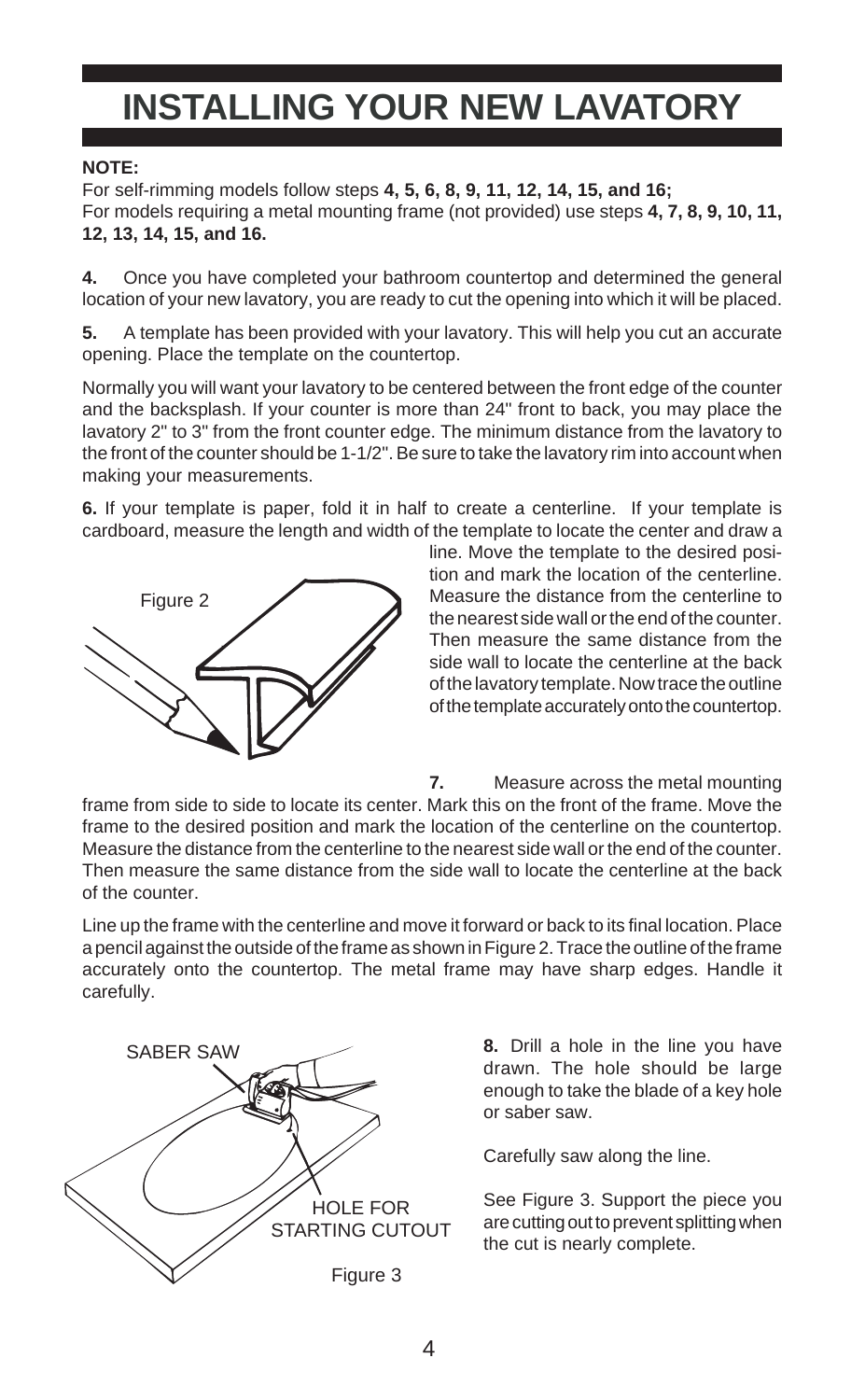**9.** It is best to mount the pop-up drain and faucet before installing your lavatory. Be sure to place the lavatory on a thick bed of newspapers while working on it to prevent scratches.

Put in the pop-up drain first. Clean around the drain hole with a damp cloth to remove any dust or other particles that may interfere with a good seal. Remove the washers, nuts, and flange from the top of the pop-up. Coat the underside of the flange with sealant (included with your lavatory) and push it firmly into the drain opening. Following the manufacturer's instructions, tighten the flange firmly into place.

The excess sealant that oozes out around the flange should be cleaned off immediately with a damp cloth.

Next, attach the faucet according to the manufacturer's instructions. Most of the faucet installation is normally done with the lavatory upside down. When the faucet is securely in place, attach the new hot and cold water supply tubes to the faucet lines.

**10.** Put the metal mounting frame around the lavatory. Bend the tabs in the frame toward the lavatory, so that the frame is held to the edges all the way around. See Figure 4.

**11.** Clean the countertop surface around the hole with a damp cloth. Apply a continuous bead of sealant (included with your lavatory) to the surface around the hole.

**12.** Carefully place the lavatory into the hole. A helper may be necessary to lift it into position. Align the lavatory in the hole, then push downward at intervals all around the edge. This will cause some of the sealant to ooze out. Wipe off the excess immediately with a damp cloth. It will be difficult to remove if allowed to dry.

**13.** Place the four screw clips around the lavatory so that the clips lock onto the metal mounting frame as shown in Figure 5. Tighten the screws on the clips evenly all around. Check the edges for additional sealant and remove it immediately with a damp cloth.

**14.** Connect the drain tailpiece to the bottom of the pop-up, then fasten the trap and drain extension to the

wall stub-out in the wall. See Figure 6. You may use metal or plastic drain pipe and trap, following the directions provided by the manufacturer.

**15.** Use a tube cutter to trim the free ends of the hot and cold supply tubes to at least 1/ 4" longer than necessary to reach into the inlets of the shut-off valves. It is better to cut the tubes longer than needed, then trim them again. Remove any burrs or sharp edges with an emery cloth.

The supply stop handles cannot extend more than 3" (7.6 cm) from the finished wall when in the open position.

Join the hot and cold water supplies to the shut-off valves as instructed by the faucet manufacturer.

**16.** Turn on the main water supply then open the shut-off valves. Check all connections for leaks. A slight tightening of about 1/4 turn will normally stop any leaks.





SCREW CLIP

Figure 4

SEALANT

**AVATORY** TOP

BENT TAB



Figure 5

METAL MOUNTING FRAME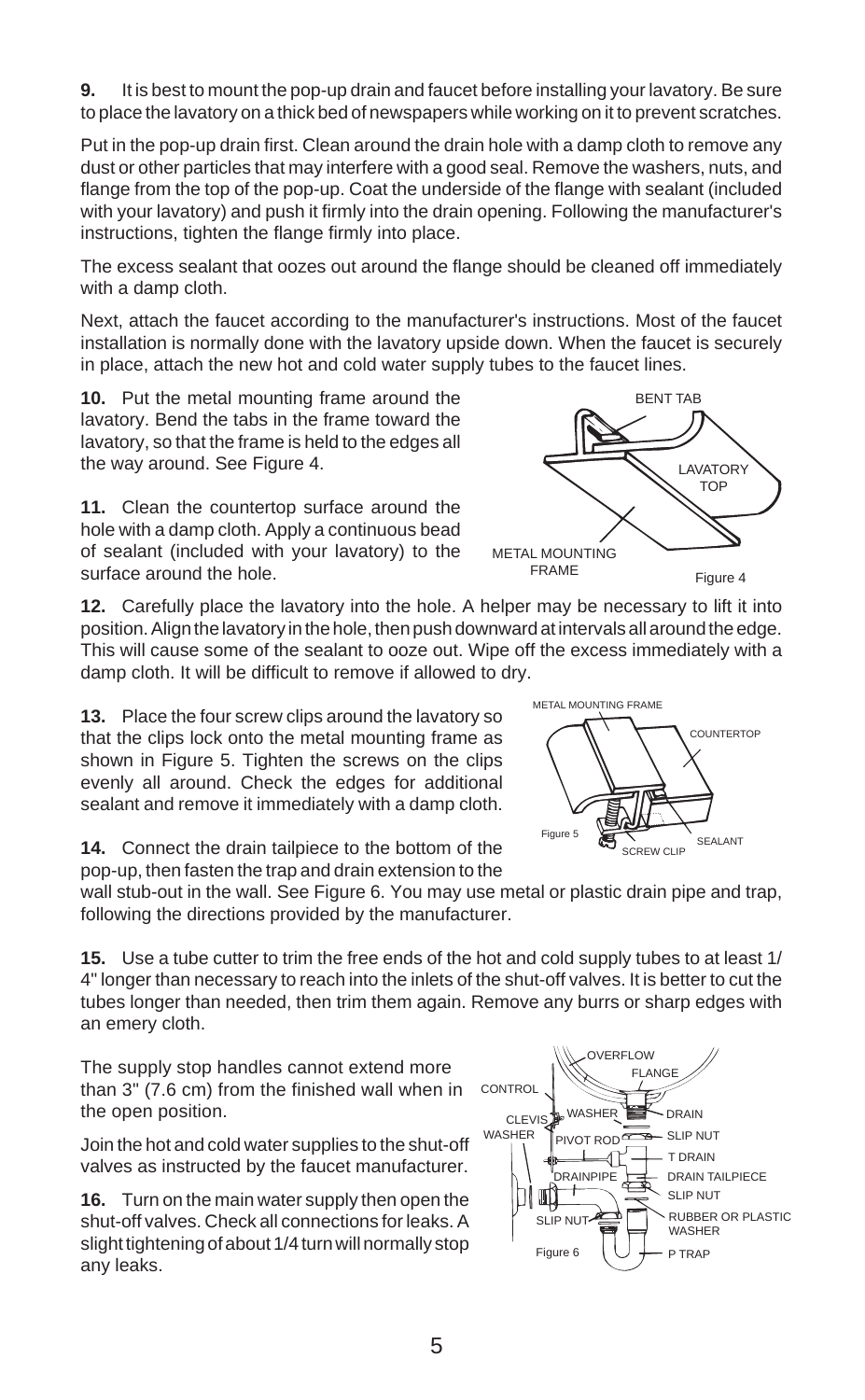### **CARE AND CLEANING**

For general cleaning, use a mild, nonabrasive soap and warm water. Do not use abrasive cleaners. Such cleaners contain sand or silica and will eventually scratch the surface.

# **PARTS**

#### **Parts Policy**

In order to avoid unnecessary delay or uncertainty in the satisfaction of warranty claims, buyers are advised to return alleged defective parts to the place of purchase. Sellers are authorized to address and resolve all warranty claims on fixtures directly with buyers.

Your limited warranty is packed in with your lavatory.

Faucets are not included. All fixture dimensions are nominal and may vary within the range of tolerances established by ANSI Standards A112.19.4. All measurements shown are subject to change or cancellation.

### **QUESTIONS? / PROBLEMS?**

Please review the Installation Instructions in this manual to ensure correct installation. For additional assistance, please call:

> Jacuzzi Whirlpool Bath Service Support Department 1-800-288-4002.

If you need assistance with operation or maintenance related questions, please call our Service Support Department at 1-800-288-4002. For service agent listing, visit our web site at http://www.jacuzzi.com/.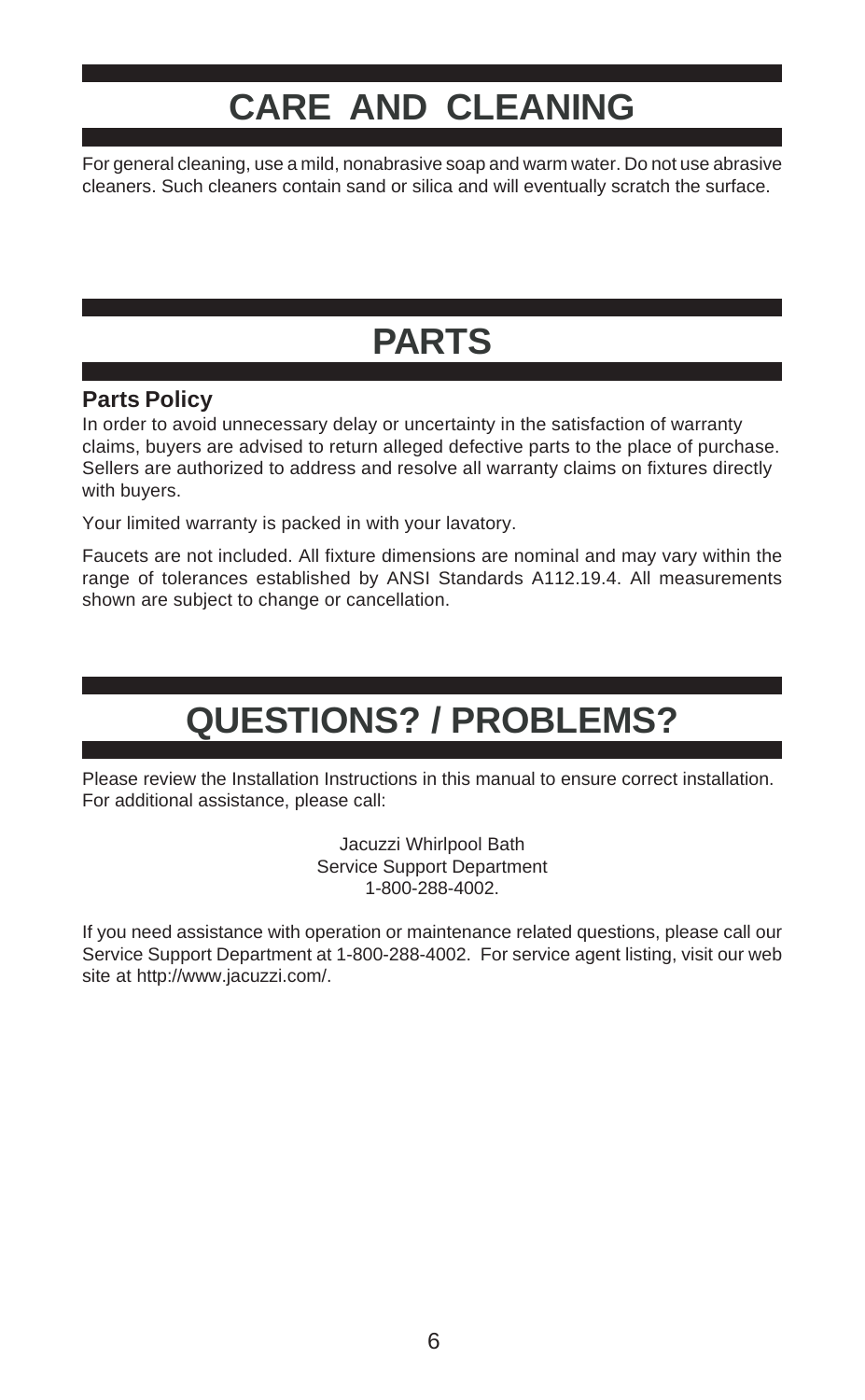#### **LIMITED WARRANTY**

JACUZZI WHIRLPOOL BATH ("Jacuzzi Whirlpool Bath", "we", "us", "our"), warrants to the original consumer/purchaser for the applicable warranty period set forth below, that the products we sell are free from defects in material and workmanship, except as otherwise indicated below.

#### **PRODUCTS**

#### **WARRANTY PERIOD**

|                                                                | (commences upon date originally installed for its<br>intended purpose)                                                                       |
|----------------------------------------------------------------|----------------------------------------------------------------------------------------------------------------------------------------------|
| All cast iron sink products with porce-<br>lain enamel finish. | Limited lifetime vessel warranty to the origi-<br>nal consumer/purchaser only. The porcelain<br>enamel finish is warranted for one (1) year. |
| 1.6 gpf/6 ltr. china toilets.                                  | Five (5) years.                                                                                                                              |
| All other china products and kitchen<br>sink accessories.      | Two (2) years.                                                                                                                               |
| All toilet seats.                                              | One (1) year.                                                                                                                                |

#### **ANY IMPLIED WARRANTY OF MERCHANTABILITY OR FITNESS FOR A PARTICU-LAR PURPOSE ON THESE PRODUCTS IS LIMITED IN DURATION TO THE WAR-RANTY PERIOD SPECIFIED ABOVE. SOME STATES DO NOT ALLOW LIMITATIONS ON HOW LONG AN IMPLIED WARRANTY LASTS, SO THE ABOVE LIMITATIONS MAY NOT APPLY TO YOU.**

#### **This limited warranty does not cover:**

- (a) damage to any products based on or resulting from improper installation or repair, misuse or abuse (including but not limited to excessive operating conditions), or alteration or adjustment other than in conformity with our specifications or instructions, whether performed by a contractor, service company or yourself;
- (b) damages resulting from failure to reasonably clean, care for or maintain a product in accordance with our instructions/recommendations; or,
- (c) any products we sell that have been moved or removed from their original installation site.